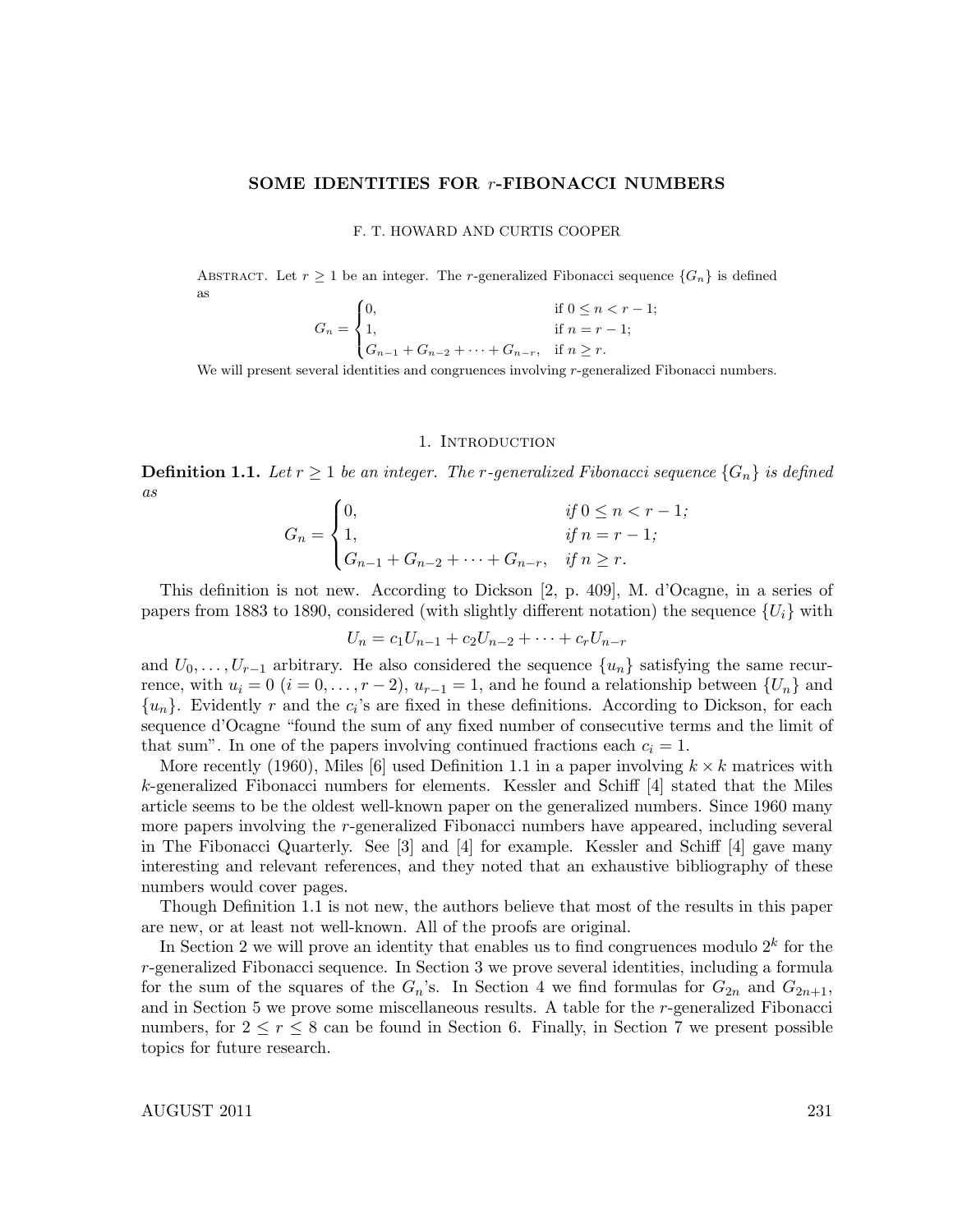2. AN IDENTITY AND CONGRUENCES FOR  ${G_n}$ 

Theorem 2.1. For  $n \geq r+1$ ,

$$
G_n = 2G_{n-1} - G_{n-r-1}.
$$

Proof.

$$
G_n = G_{n-1} + G_{n-2} + \dots + G_{n-r} + 0
$$
  
=  $G_{n-1} + G_{n-2} + \dots + G_{n-r}$   
+  $G_{n-1} - G_{n-2} - \dots - G_{n-r} - G_{n-r-1}$   
=  $2G_{n-1} - G_{n-r-1}$ .

We note that Gabai [3] stated Theorem 2.1 without proof.

Theorem 2.2. For  $r \leq n \leq 2r - 1$ ,

$$
G_n = 2^{n-r}.
$$

For  $0 \leq n \leq r$ ,

$$
G_{2r+n} = 2^{n+r} - (n+2)2^{n-1}.
$$

*Proof.* From Theorem 2.1, we have, for  $r \le n \le 2r - 1$ ,

$$
G_n = 2G_{n-1} = 2^2 G_{n-2} = \dots = 2^{n-r} G_r = 2^{n-r}.
$$

We now note that

$$
G_{2r} = 2G_{2r-1} - G_{r-1} = 2(2^{r-1}) - 1 = 2^r - 1.
$$

Assume  $n > 0$ , and assume the theorem is true for  $G_{2r+n-1}$ . If  $r \ge n$ , then  $2r-1 \ge r+n-1 \ge r$ , so  $G_{r+n-1} = 2^{n-1}$  by the first part of Theorem 2.2. We have

$$
G_{2r+n} = 2G_{2r+n-1} - G_{r+n-1} = [2^{n+r} - (n+1)2^{n-1}] - 2^{n-1} = 2^{n+r} - (n+2)2^{n-1}.
$$

In a similar way we can prove the following results. If  $0 \leq n \leq r+1$ , then

$$
G_{3r+n} = 2^{2r+n} - (r+n+2)2^{r+n-1} + \left[ \binom{n+2}{2} - 1 \right] 2^{n-2}.
$$

If  $0 \leq n \leq r+2$ , then

$$
G_{4r+n} = 2^{3r+n} - (2r+n+2)2^{2r+n-1} + \left[ \binom{r+n+2}{2} - 1 \right] 2^{r+n-2} - \left[ \binom{n+2}{3} - n \right] 2^{n-3}.
$$

The general theorem is

**Theorem 2.3.** Let  $m = kr + n$ , with  $0 \le n \le r + k - 2$ , and  $k \ge 2$ . Then

$$
G_m = 2^{m-r} + \sum_{j=1}^{k-1} (-1)^j a_{m,j} 2^{m-(j+1)r-j}
$$

where

$$
a_{m,j} = a_{m-1,j} + a_{m-r-1,j-1}
$$
  
with  $a_{i,0} = 1$  for all  $i$ ,  $a_{i,1} = 0$  for  $i < 2r$ , and  $a_{2r,1} = 2$ .

 $\Box$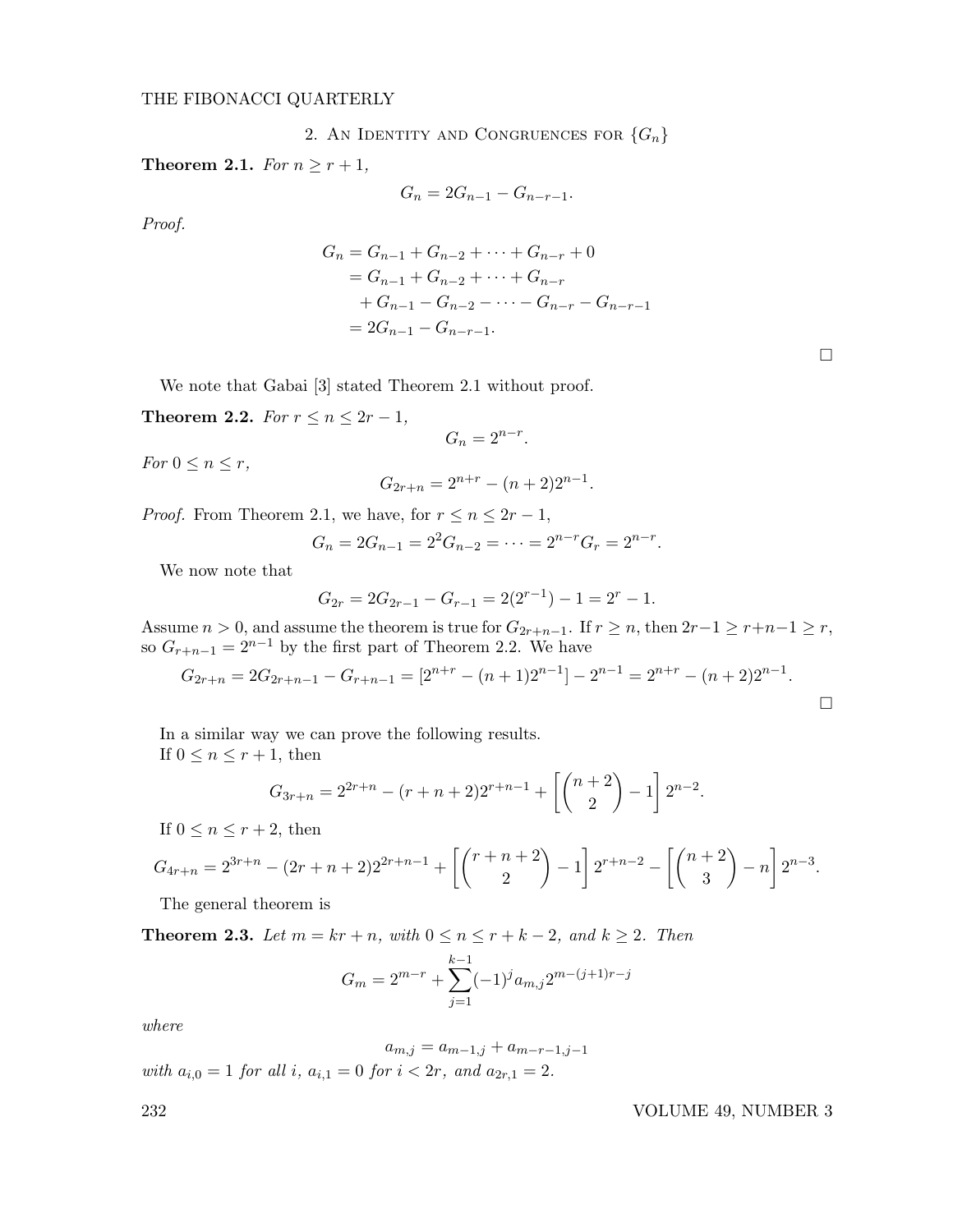For example, in the Fibonacci case  $(r = 2)$  the recurrence for the coefficients is

$$
a_{m,j} = a_{m-1,j} + a_{m-3,j-1}
$$

and we can construct a triangle (like Pascal's) to quickly get

$$
a_{10,0} = 1
$$
,  $a_{10,1} = 8$ ,  $a_{10,2} = 14$ ,  $a_{10,3} = 2$ , so  
 $F_{10} = G_{10} = 2^8 - (8)2^5 + (14)2^2 - (2)2^{-1} = 55$ .

Theorem 2.4. For  $r \geq 2$  and  $m \geq 2r$ ,

$$
G_m=2^{m-r}+\sum_{j=1}^{\lfloor\frac{m+r}{r+1}\rfloor-1}(-1)^j\left[\binom{m-rj-r+2}{j}-\binom{m-rj-r}{j-2}\right]2^{m-(r+1)j-r}.
$$

Before looking at the proof, here are some congruences we get by looking at the last term in the summation. We assume  $k > 1$  in the proofs of congruences  $(2.1)$ – $(2.4)$ , and we can use Theorem 2.2 to verify the cases  $k = 0$  and  $k = 1$ .

**Case 1:**  $m = (r+1)k$ . Then  $\lfloor \frac{m+r}{r+1} \rfloor - 1 = k - 1$ , and  $m - (r+1) \left( \lfloor \frac{m+r}{r+1} \rfloor - 1 \right) - r = 1$ . In the last term  $\binom{m-kr+2}{k-1} - \binom{m-kr}{k-3} = \binom{k+2}{3}$  $\binom{+2}{3} - \binom{k}{3}$  $\binom{k}{3} = k^2$ . The exponent of 2 in the next to last term is  $r + 2$ . Thus

$$
G_{(r+1)k} \equiv (-1)^{k-1} 2k^2 \pmod{2^{r+2}}.
$$
\n(2.1)

**Case 2:**  $m = (r+1)k+t, 0 < t < r+1$ . Then  $\lfloor \frac{m+r}{r+1} \rfloor - 1 = k$ , and  $m - (r+1) \left( \lfloor \frac{m+r}{r+1} \rfloor - 1 \right) - 1$  $r = t - r$ . In the last term  $\binom{m-rk-r+2}{k} - \binom{m-rk-r}{k-2} = 0$  if  $0 < t < r - 1$ . In this case the exponent of 2 in the next to last term is  $t + 1$ . Thus

$$
G_{(r+1)k+t} \equiv 0 \pmod{2^{t+1}}, \text{ if } 0 < t < r-1.
$$
 (2.2)

If  $t = r - 1$ , then  $\binom{m-rk-r+2}{k} - \binom{m-rk-r}{k-2} = (k+1) - (k-1) = 2$ . Since the exponent of 2 in the next to last term is  $r$ , we have

$$
G_{(r+1)k + (r-1)} \equiv (-1)^k \pmod{2^r}.
$$
 (2.3)

If 
$$
t = r
$$
, then  $\binom{m - rk - r + 2}{k} - \binom{m - rk - r}{k - 2} = \binom{k + 2}{k} - \binom{k}{k - 2} = 2k + 1$ . Thus  

$$
G_{(r+1)k + r} \equiv (-1)^k (2k + 1) \pmod{2^{r+1}}.
$$
 (2.4)

Proof of Theorem 2.4. We first prove that in Theorem 2.3, the upper limit of the summation,  $k-1$ , can be replaced by  $\lfloor \frac{m+r}{r+1} \rfloor - 1$ .

**Case 1:**  $m = (r + 1)j + t$ , with  $1 \le t \le r$ . In this case  $m = r(j + 1) + (j - r + t)$ , so  $k = j + 1$ . It is easy to verify that  $\lfloor \frac{m+r}{r+1} \rfloor = \lfloor \frac{(r+1)j+r+t}{r+1} \rfloor = j + 1 = k$ .

**Case 2:**  $m = (r + 1)j$ . In this case,  $m = rj + j$ , so  $k = j$ . It is easy to verify that  $\lfloor \frac{m+r}{r+1} \rfloor = \lfloor \frac{(r+1)j+r}{r+1} \rfloor = j = k.$ 

Now we will use Theorem 2.3 to prove Theorem 2.4. Recall  $a_{n,0} = 1$  for all n, and  $a_{n,1} = 0$ for  $n < 2r$ . We know that  $G_{2r} = 2^r - 1 = 2^r - a_{2r,1} \cdot 2^{-1}$ , so  $a_{2r,1} = 2$ . Using the recurrence

$$
a_{m,j} = a_{m-1,j} + a_{m-r-1,j-1}
$$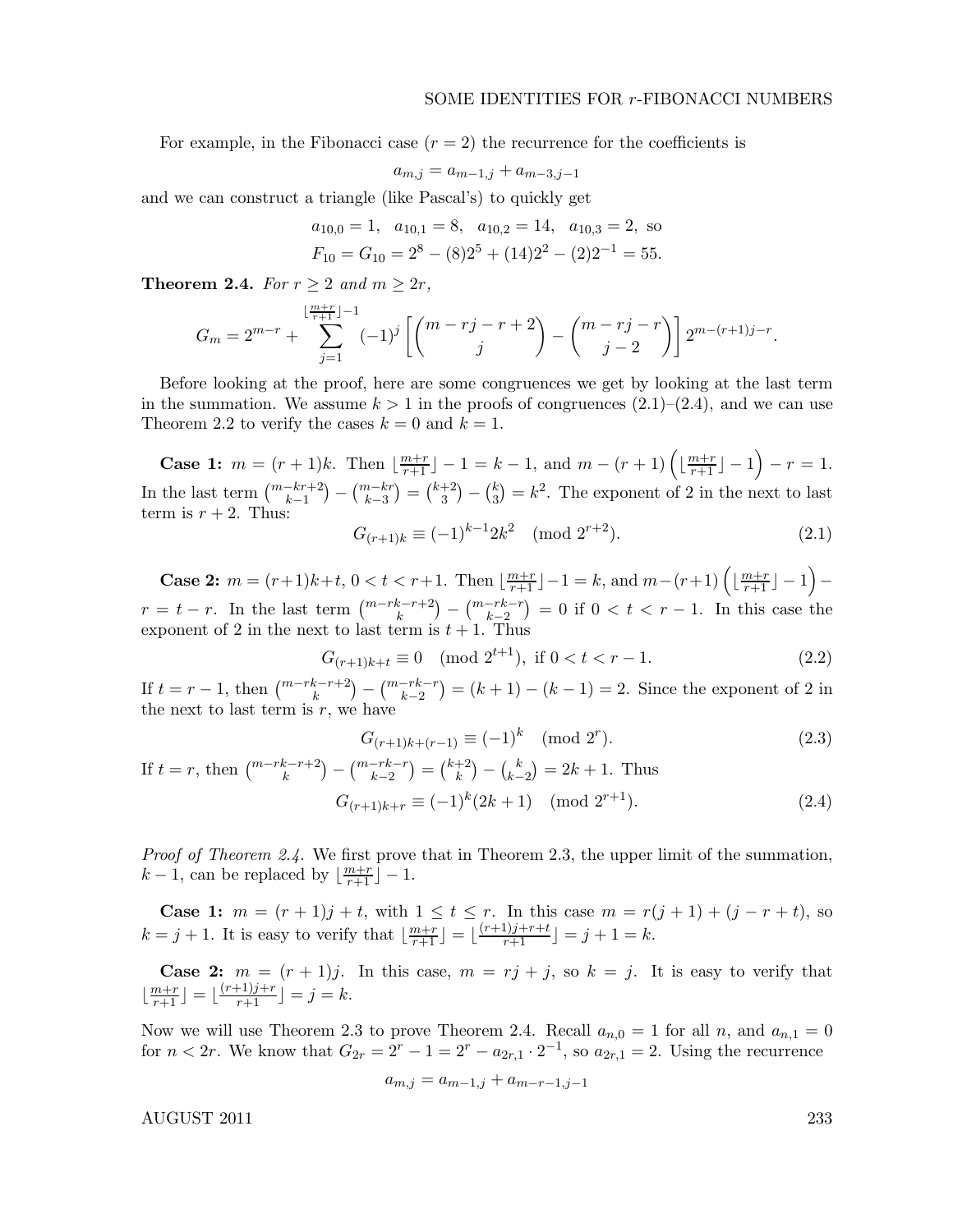it is easy to see that

$$
a_{m,1} = m - 2r + 2 = \binom{m - 2r + 2}{1} - \binom{m - 2r}{-1} \quad (m \ge 2r).
$$

Note that the second binomial coefficient is 0. Now we use induction on j. Suppose we know that for  $h = 1, \ldots, j$ 

$$
a_{m,h} = \binom{m-rh-r+2}{h} - \binom{m-rh-r}{h-2}.
$$

Then

$$
a_{m,j+1} = a_{m-1,j+1} + a_{m-r-1,j}
$$
  
=  $a_{m-1,j+1} + {m-r(j+1) - r + 1 \choose j} - {m-r(j+1) - r - 1 \choose j-2}$   
=  $a_{m-2,j+1} + {m-r(j+1) - r + 1 \choose j} - {m-r(j+1) - r - 1 \choose j-2}$   
+  ${m-r(j+1) - r \choose j} - {m-r(j+1) - r - 2 \choose j-2}$   
........  
=  $a_{(j+2)r+j-1,j+1} + \sum_{i=j+1}^{m-r(j+1)-r+1} \left[ {i \choose j} - {i-2 \choose j-2} \right].$ 

Since  $a_{(j+2)r+j-1,j+1} = 0$ , we have

$$
a_{m,j+1} = \sum_{i=j}^{m-r(j+1)-r+1} \left[ \binom{i}{j} - \binom{i-2}{j-2} \right] = \binom{m-r(j+1)-r+2}{j+1} - \binom{m-r(j+1)-r}{j-1}.
$$

Here we have used the identity

$$
\sum_{i=j}^{n} \binom{i}{j} = \binom{n+1}{j+1}.
$$

This completes the induction argument.  $\Box$ 

Notice that the induction argument works in the case  $j = 1$ , since in that case we have

$$
a_{m,2} = \sum_{i=2}^{m-3r+1} {i \choose 1} = \sum_{i=1}^{m-3r+1} {i \choose 1} - 1 = {m-3r+2 \choose 2} - {m-3r \choose 0}.
$$

We have used the fact that  $a_{m,j} = 0$  for  $m < (j + 1)r + (j - 1)$ . For example  $a_{m,1} = 0$  if  $m < 2r$ ;  $a_{m,2} = 0$  if  $m < 3r + 1$ , etc. This follows from the recurrence for  $a_{m,j}$ . Note that we have used the convention  $\binom{a}{b}$  $\binom{a}{b} = 0$  if  $a < b$  or if either a or b is negative.

When  $r = 2$  in Theorem 2.4, we have the following formula for the Fibonacci numbers.

Theorem 2.5. For  $m \geq 2$ ,

$$
F_m = 2^{m-2} + \sum_{j=1}^{\lfloor \frac{m+2}{3} \rfloor - 1} (-1)^j \left[ \binom{m-2j}{j} - \binom{m-2j-2}{j-2} \right] 2^{m-3j-2}.
$$

234 VOLUME 49, NUMBER 3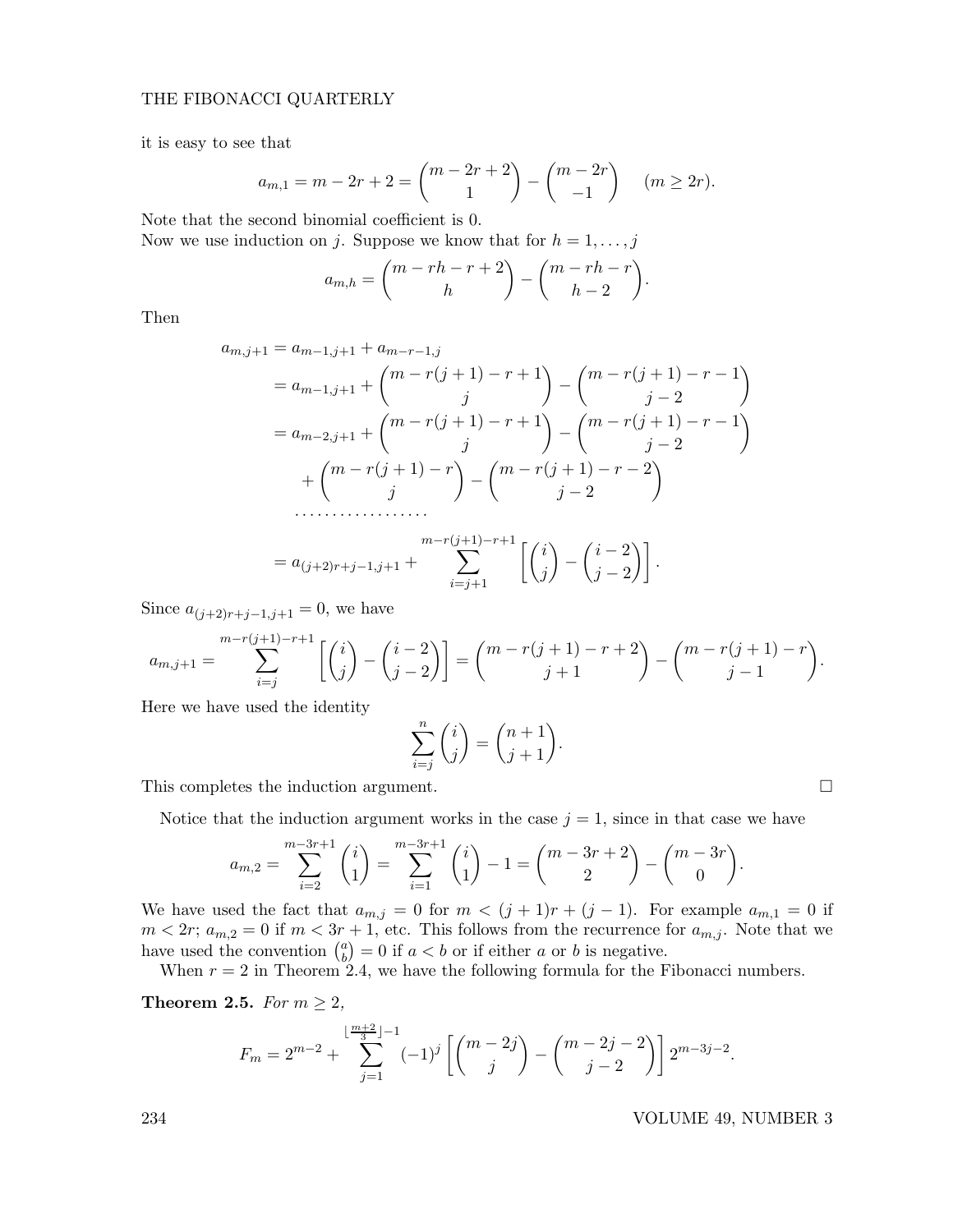Corresponding to (2.1), (2.3), (2.4), the congruences for the Fibonacci numbers (for  $k \ge 0$ ) are:

$$
F_{3k} \equiv (-1)^{k-1} 2k^2 \pmod{16},\tag{2.5}
$$

$$
F_{3k+1} \equiv (-1)^k \pmod{4},\tag{2.6}
$$

$$
F_{3k+2} \equiv (-1)^k (2k+1) \pmod{8}.
$$
 (2.7)

If we look at the last two terms of the summation in Theorem 2.5, we see that

$$
F_{3k+1} \equiv (-1)^k + (-1)^k (10k)(k+1)(2k+1) \pmod{32}.
$$

Thus, if  $k \equiv 0$  or 3 (mod 4),

$$
F_{3k+1} \equiv (-1)^k \pmod{8}.
$$

If  $k \equiv 1$  or 2 (mod 4),

$$
F_{3k+1} \equiv (-1)^k 5 \pmod{8}.
$$

The A array in Theorem 2.3 and Theorem 2.4 is interesting. For  $r = 2$ , the Fibonacci case, the A array is

| $m^{\setminus}$ | $\overline{0}$ | 1                | $\overline{2}$   | 3                | $\overline{4}$   | 5                |
|-----------------|----------------|------------------|------------------|------------------|------------------|------------------|
| $\mathbf{1}$    | $\mathbf{1}$   | $\boldsymbol{0}$ | $\boldsymbol{0}$ | $\boldsymbol{0}$ | $\boldsymbol{0}$ | $\boldsymbol{0}$ |
| $\overline{c}$  | 1              | $\overline{0}$   | $\overline{0}$   | $\overline{0}$   | $\overline{0}$   | $\overline{0}$   |
| 3               | $\mathbf{1}$   | $\overline{0}$   | $\overline{0}$   | $\overline{0}$   | $\overline{0}$   | $\overline{0}$   |
| $\overline{4}$  | $\mathbf{1}$   | $\overline{2}$   | $\overline{0}$   | $\overline{0}$   | $\overline{0}$   | $\overline{0}$   |
| $\overline{5}$  | $\mathbf{1}$   | 3                | $\boldsymbol{0}$ | $\overline{0}$   | $\overline{0}$   | $\overline{0}$   |
| 6               | $\mathbf{1}$   | $\overline{4}$   | $\overline{0}$   | $\overline{0}$   | $\overline{0}$   | $\overline{0}$   |
| $\overline{7}$  | $\mathbf{1}$   | 5                | $\overline{2}$   | $\overline{0}$   | $\overline{0}$   | $\overline{0}$   |
| 8               | $\mathbf{1}$   | 6                | $\overline{5}$   | $\overline{0}$   | $\overline{0}$   | $\overline{0}$   |
| 9               | $\mathbf{1}$   | 7                | 9                | $\overline{0}$   | $\overline{0}$   | $\overline{0}$   |
| 10              | $\mathbf{1}$   | 8                | 14               | $\overline{2}$   | $\overline{0}$   | $\overline{0}$   |
| 11              | $\mathbf{1}$   | 9                | 20               | 7                | $\overline{0}$   | $\overline{0}$   |
| 12              | $\mathbf{1}$   | 10               | 27               | 16               | $\overline{0}$   | $\overline{0}$   |
| 13              | $\mathbf{1}$   | 11               | 35               | 30               | $\overline{2}$   | $\overline{0}$   |
| 14              | $\mathbf{1}$   | 12               | 44               | 50               | 9                | $\overline{0}$   |
| 15              | $\mathbf{1}$   | 13               | 54               | 77               | 25               | $\overline{0}$   |

 $a_{m,j}$  for  $r = 2$  (Fibonacci case).

For  $r = 3$ , the Tribonacci case, the Tribonacci A array is similar to the Fibonacci A array; there are just more 0's at the top of each column.

Condensing the A array in the Fibonacci case to a B array by defining  $b_{m,j} = a_{m+3j,j}$  we have the following  $B$  array.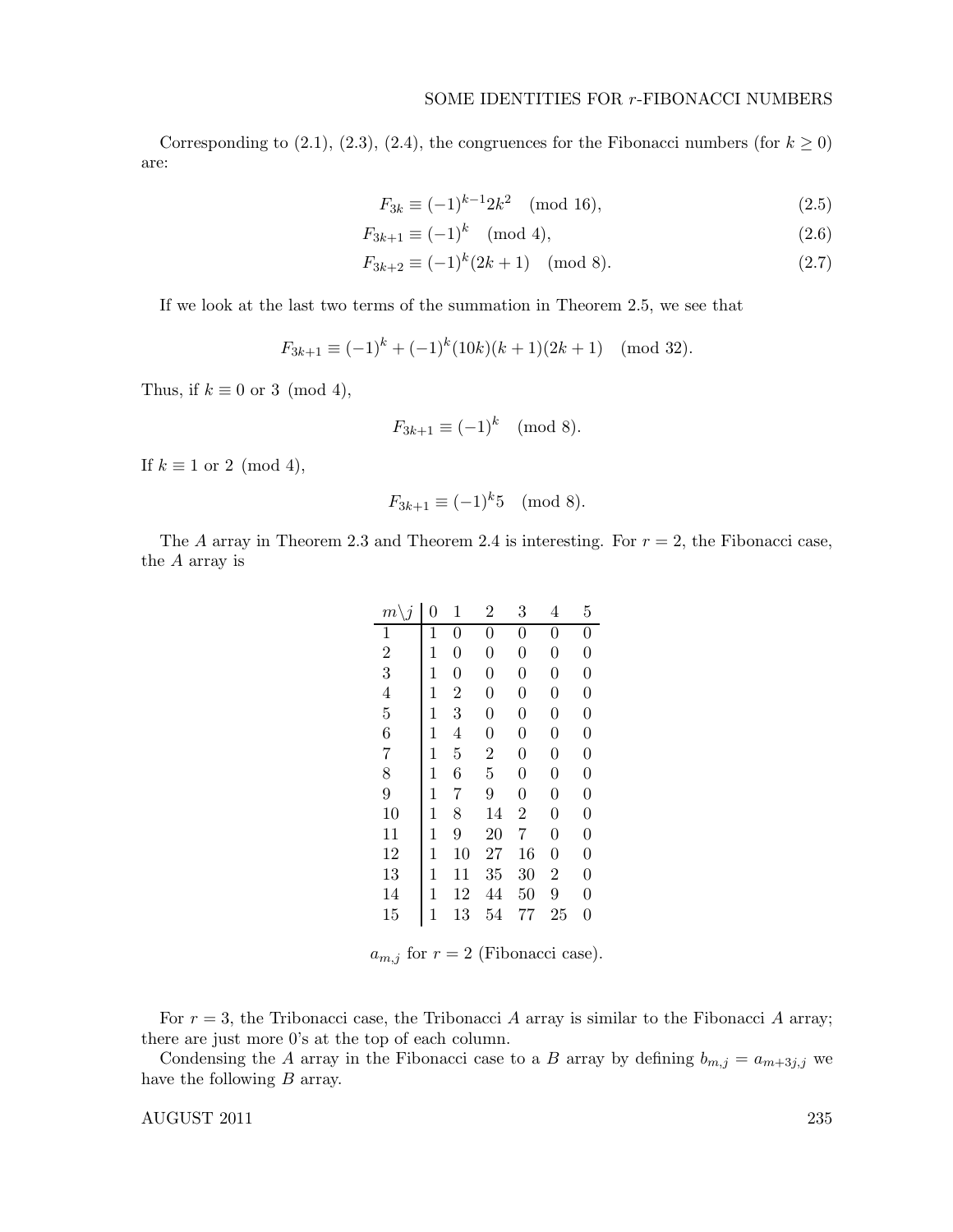| $m\backslash j$ | 0 | 1  | 2              | 3              | 4              | 5              |
|-----------------|---|----|----------------|----------------|----------------|----------------|
| $\mathbf 1$     | 1 | 2  | $\overline{2}$ | $\overline{2}$ | $\overline{2}$ | $\overline{2}$ |
| $\overline{2}$  | 1 | 3  | 5              | 7              | 9              | 11             |
| 3               | 1 | 4  | 9              | 16             | 25             | 36             |
| 4               | 1 | 5  | 14             | 30             | 55             | 91             |
| $\overline{5}$  | 1 | 6  | 20             | 50             | 105            | 196            |
| 6               | 1 | 7  | 27             | 77             | 182            | 378            |
| $\overline{7}$  | 1 | 8  | 35             | 112            | 294            | 672            |
| 8               | 1 | 9  | 44             | 156            | 450            | 1122           |
| 9               | 1 | 10 | 54             | 210            | 660            | 1782           |
| 10              | 1 | 11 | 65             | 275            | 935            | 2717           |
| 11              | 1 | 12 | 77             | 352            | 1287           | 4004           |
| 12              | 1 | 13 | 90             | 442            | 1729           | $5733\,$       |
| 13              | 1 | 14 | 104            | 546            | 2275           | 8008           |
| 14              | 1 | 15 | 119            | 665            | 2940           | 10948          |
| 15              | 1 | 16 | 135            | 800            | 3740           | 14688          |
|                 |   |    |                |                |                |                |

B array.

The first column of the B array is 1 and after the first entry, the first row is 2. Entries in the middle of the  $B$  array can be determined by adding the elements in the  $B$  array immediately to its left and directly above the entry, i.e.,

$$
b_{m,j} = b_{m,j-1} + b_{m-1,j}.
$$

A closed form formula for  $b_{m,j}$  is

$$
\frac{m(m+1)\cdots(m+j-2)(m+2j-1)}{j!}.
$$

Here, we assume the  $j = 1$  column is

$$
\frac{m+1}{1!}.
$$

The entries in the  $j = 2$  column of B are A000096 in Sloane's OEIS [7]. The  $j = 3$  column of B is A005581 in Sloane's OEIS [7] and the  $j = 4$  column of B is A005582 in Sloane's OEIS [7].

# 3. The Sum of the Squares and Other Identities

Theorem 3.1. For  $n \geq 2r - 1$ ,

$$
G_n = 2^{r-1}G_{n-r+1} - \sum_{k=1}^{r-1} 2^{k-1}G_{n-r-k}.
$$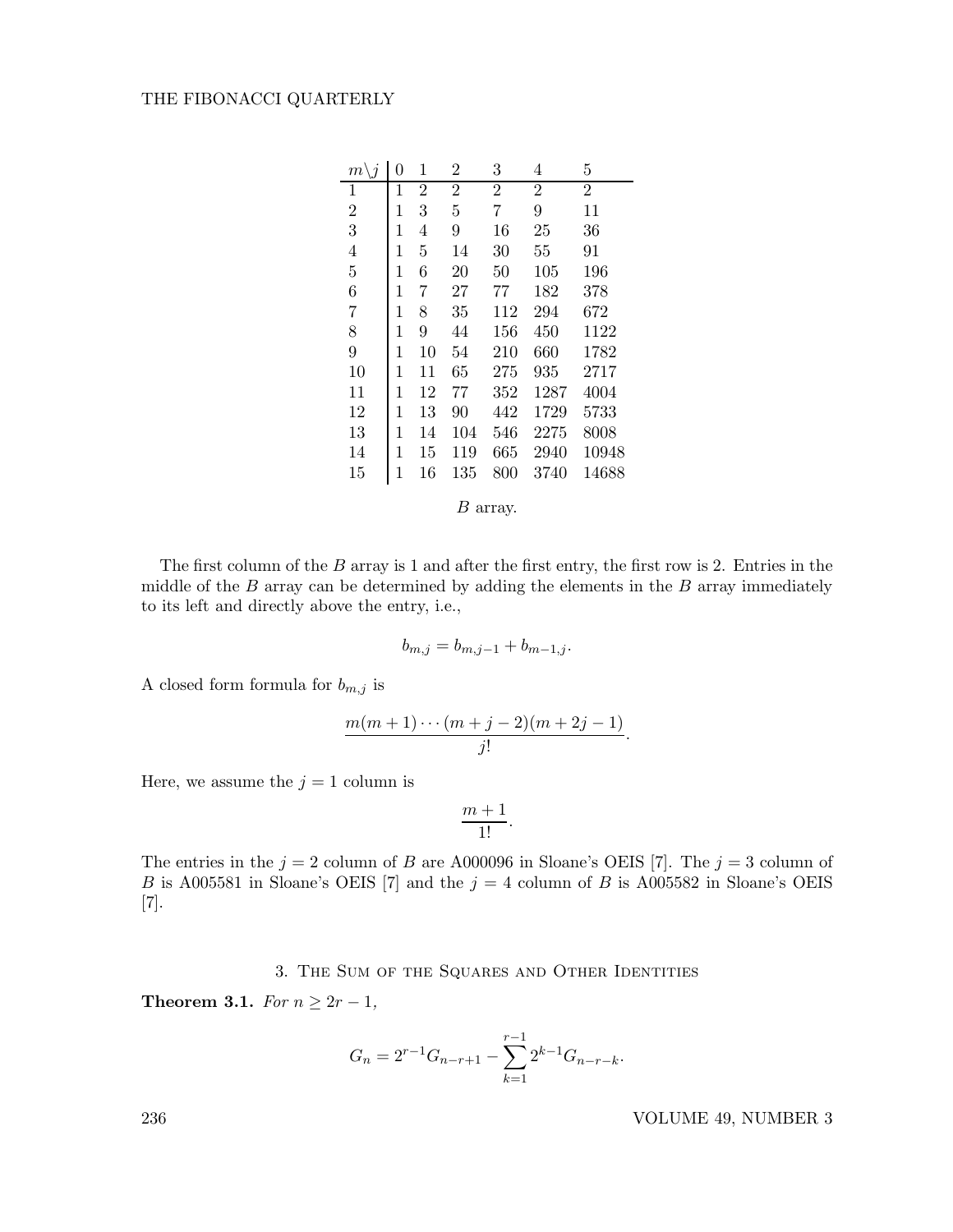*Proof.* We iterate  $r - 1$  times the recurrence in Theorem 2.1:

$$
G_n = 2G_{n-1} - G_{n-r-1} = 2(2G_{n-2} - G_{n-r-2}) - G_{n-r-1}
$$
  
=  $2^2 G_{n-2} - 2G_{n-r-2} - G_{n-r-1}$   
=  $2^2 (2G_{n-3} - G_{n-r-3}) - 2G_{n-r-2} - G_{n-r-1}$   
=  $2^3 G_{n-3} - 2^2 G_{n-r-3} - 2G_{n-r-2} - G_{n-r-1}$   
.................  
=  $2^{r-1} G_{n-r+1} - \sum_{k=1}^{r-1} 2^{k-1} G_{n-r-k}.$ 

Theorem 3.2. For  $r \geq 2$  and  $n \geq 2r - 1$ ,

$$
G_n = 2^{r-1}G_{n-r} + \sum_{k=1}^{r-1} \left(\sum_{i=k}^{r-1} 2^{i-1}\right)G_{n-r-k}.
$$

For the Fibonacci sequence, this identity is

$$
F_n = 2F_{n-2} + F_{n-3}.
$$

Listing this identity for  $r = 2, 3, 4, 5$ , and 6 we have the resulting formulas.

$$
r = 2: \quad G_n = 2G_{n-2} + G_{n-3}
$$
  
\n
$$
r = 3: \quad G_n = 4G_{n-3} + 3G_{n-4} + 2G_{n-5}
$$
  
\n
$$
r = 4: \quad G_n = 8G_{n-4} + 7G_{n-5} + 6G_{n-6} + 4G_{n-7}
$$
  
\n
$$
r = 5: \quad G_n = 16G_{n-5} + 15G_{n-6} + 14G_{n-7} + 12G_{n-8} + 8G_{n-9}
$$
  
\n
$$
r = 6: \quad G_n = 32G_{n-6} + 31G_{n-7} + 30G_{n-8} + 28G_{n-9} + 24G_{n-10} + 16G_{n-11}.
$$

Proof of Theorem 3.2. From Theorem 3.1, we have

$$
G_n = 2^{r-1}G_{n-r+1} - \sum_{k=1}^{r-1} 2^{k-1}G_{n-r-k}.
$$

Thus, by Definition 1.1 applied to  $G_{n-r+1}$ , we have (note that the 1's cancel in the first equation):

$$
G_n = 2^{r-1}G_{n-r} + \sum_{k=1}^{r-1} (2^{r-1} - 1)G_{n-r-k} - \sum_{k=1}^{r-1} (2^{k-1} - 1)G_{n-r-k}
$$
  
=  $2^{r-1}G_{n-r} + \sum_{k=1}^{r-1} \left(\sum_{i=1}^{r-1} 2^{i-1}\right)G_{n-r-k} - \sum_{k=1}^{r-1} \left(\sum_{i=1}^{k-1} 2^{i-1}\right)G_{n-r-k}$   
=  $2^{r-1}G_{n-r} + \sum_{k=1}^{r-1} \left(\sum_{i=k}^{r-1} 2^{i-1}\right)G_{n-r-k}.$ 

 $\Box$ 

 $\Box$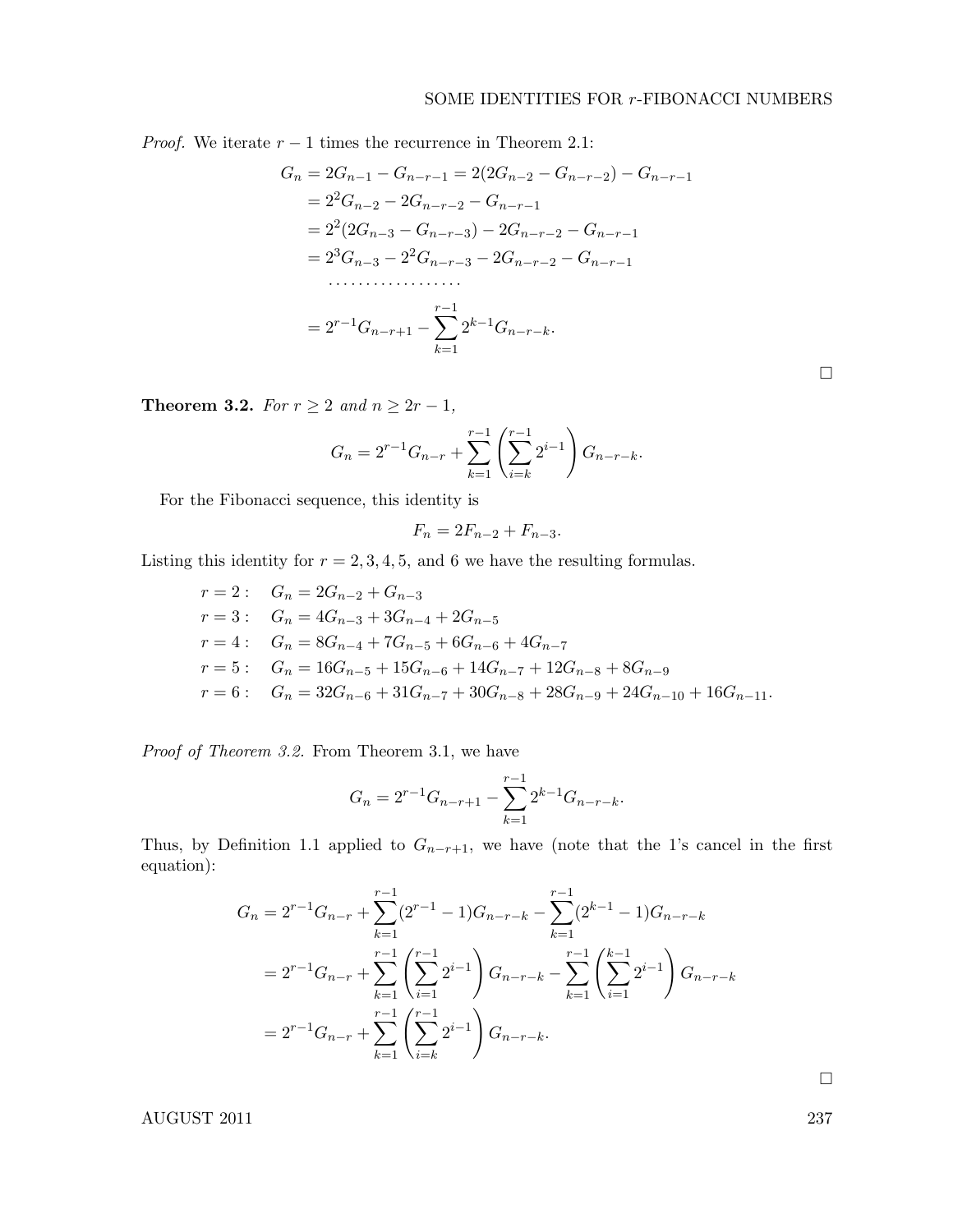**Theorem 3.3.** For  $r \geq 2$ ,  $n \geq 0$ ,

$$
\sum_{k=0}^{n} G_k^2 + \sum_{i=2}^{r-1} \sum_{k=0}^{n-i} G_k G_{k+i} = G_n G_{n+1}.
$$

The special case of this identity for the Fibonacci sequence was discovered by Lucas in 1876. He discovered that for  $n \geq 0$ ,

$$
\sum_{i=1}^{n} F_i^2 = F_n F_{n+1}.
$$

Its proof can be found in [5, pp. 77–78].

*Proof.* For  $j = n, n - 1, \ldots, r - 1$ , we start with

$$
G_j = G_{j+1} - G_{j-1} - G_{j-2} - \dots - G_{j-r+1}
$$

and multiply by  $G_j$  to get

$$
G_n^2 = G_n G_{n+1} - G_n G_{n-1} - \dots - G_n G_{n-i} - \dots - G_n G_{n-r+1},
$$
  
\n
$$
G_{n-1}^2 = G_{n-1} G_n - G_{n-1} G_{n-2} - \dots - G_{n-1} G_{n-1-i} - \dots - G_{n-1} G_{n-r},
$$
  
\n
$$
\dots
$$
  
\n
$$
G_{r-1}^2 = G_{r-1} G_r - G_{r-1} G_{r-2} - \dots - G_{r-1} G_{r-1-i} - \dots - G_{r-1} G_0.
$$

When we add, we get  $\sum_{k=0}^{n} G_k^2$  on the left side, and all of the nonzero terms in columns 1 and 2 on the right side cancel except for  $G_nG_{n+1}$ . The  $i+1$  column is  $-\sum_{k=0}^{n-i} G_kG_{k+i}$  and since  $2 \leq i \leq r-1$ ,

$$
\sum_{k=0}^{n} G_k^2 + \sum_{i=2}^{r-1} \sum_{k=0}^{n-i} G_k G_{k+i} = G_n G_{n+1}.
$$

We note that Gabai [3] proved a result equivalent to Theorem 3.3.

4. FORMULAS FOR  $G_{2n}$  AND  $G_{2n+1}$ 

**Theorem 4.1.** For  $r \ge 2$ ,  $n > 0$ ,  $m > 0$ ,

$$
G_{n+m} = G_n G_m + G_n G_{m-1} + G_{n-1} G_m + \sum_{i=1}^{r-2} G_{n+i} A_i,
$$

where

$$
A_i = \begin{cases} G_{m+r-i-1} - G_{m+r-i-2} - \dots - G_{m+1} & (i < r-2); \\ G_{m+1} & (i = r-2). \end{cases}
$$

Before giving the proof, here are some applications. If we let  $m = n$ , we have:

$$
r = 2: \quad F_{2n} = F_n^2 + 2F_{n-1}F_n
$$
  
\n
$$
r = 3: \quad G_{2n} = G_n^2 + G_{n+1}^2 + 2G_{n-1}G_n
$$
  
\n
$$
r = 4: \quad G_{2n} = G_n^2 - G_{n+1}^2 + 2G_{n-1}G_n + 2G_{n+1}G_{n+2}
$$
  
\n
$$
r = 5: \quad G_{2n} = G_n^2 - G_{n+1}^2 + G_{n+2}^2 + 2G_{n-1}G_n - 2G_{n+1}G_{n+2} + 2G_{n+1}G_{n+3}.
$$

238 VOLUME 49, NUMBER 3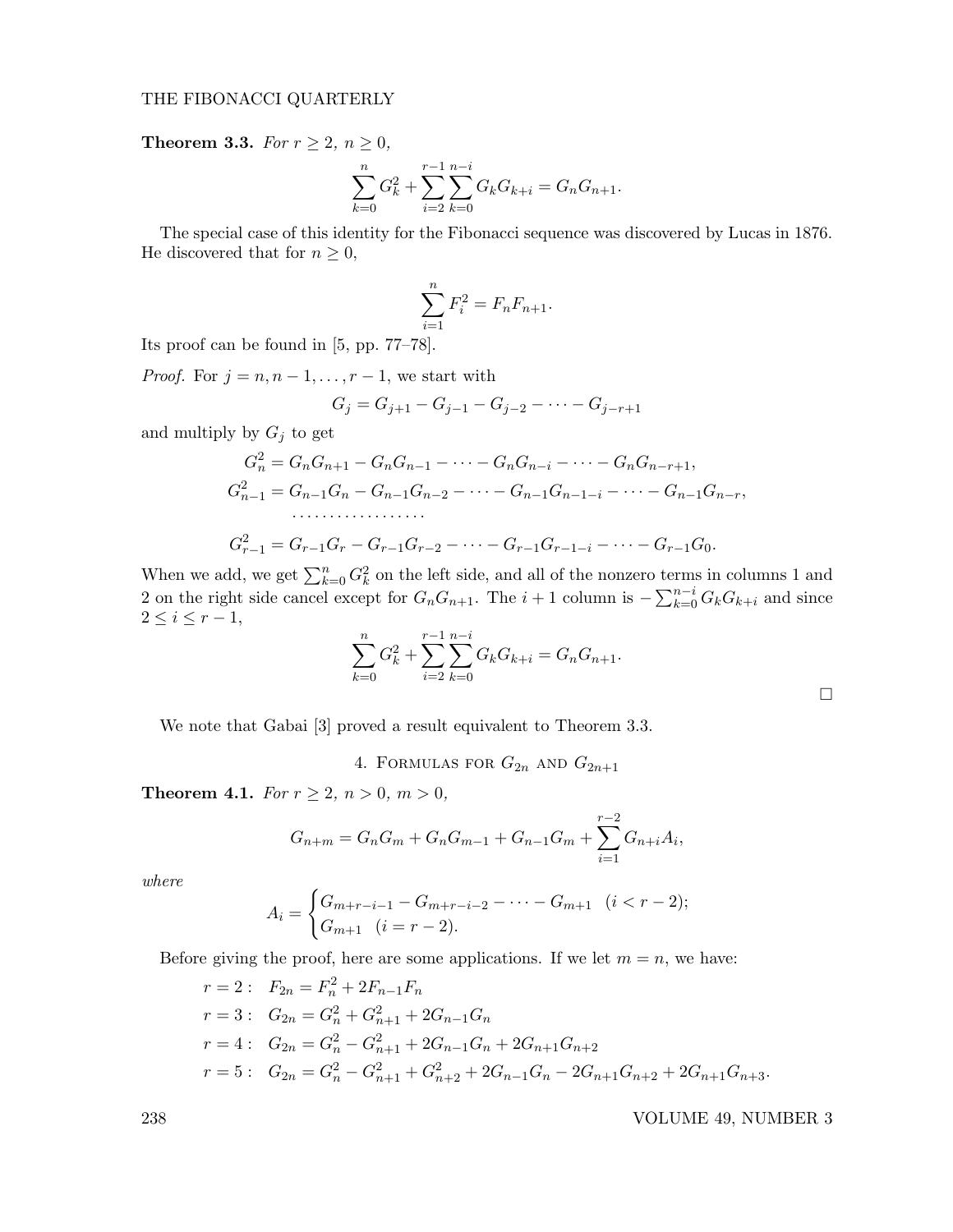If we let  $m = n + 1$ , we have (after a little manipulation)

$$
r = 2: \quad F_{2n+1} = F_n^2 + F_{n+1}^2
$$
  
\n
$$
r = 3: \quad G_{2n+1} = G_n^2 + G_{n+1}^2 + 2G_{n-1}G_{n+1} + 2G_nG_{n+1}
$$
  
\n
$$
r = 4: \quad G_{2n+1} = G_n^2 + G_{n+1}^2 + G_{n+2}^2 + 2G_{n-1}G_{n+1} + 2G_nG_{n+1}
$$
  
\n
$$
r = 5: \quad G_{2n+1} = G_n^2 + G_{n+1}^2 - G_{n+2}^2 + 2G_{n-1}G_{n+1} + 2G_nG_{n+1} + 2G_{n+2}G_{n+3}.
$$

Proof. We will use Zhou's "Theory of Constructing Identities" (TCI) [8]. Let  $F_r(x) = x^r - x^{r-1} - \cdots - x - 1$ . Then clearly

$$
F_r(x) \sum_{i=0}^{m-1} G_{n+i} x^{m-1-i} \equiv 0 \pmod{F_r(x)}.
$$

That is, modulo  $F_r(x)$ :

$$
0 \equiv (x^r - x^{r-1} - \dots - x - 1)(G_n x^{m-1} + G_{n+1} x^{m-2} + \dots + G_{n+m-r} x^{r-1} + \dots + G_{n+m-1})
$$
  
\n
$$
\equiv G_n x^{m+r-1} + (G_{n+1} - G_n) x^{m+r-2} + (G_{n+2} - G_{n+1} - G_n) x^{m+r-3} + \dots
$$
  
\n
$$
+ (G_{n+r-2} - G_{n+r-3} - \dots - G_n) x^{m+1} + (G_{n+r-1} - G_{n+r-2} - \dots - G_n) x^m
$$
  
\n
$$
+ 0 \cdot x^{m-1} + 0 \cdot x^{m-2} + \dots + 0 \cdot x^r - (G_{n+m-1} + G_{n+m-2} + \dots
$$
  
\n
$$
+ G_{n+m-r}) x^{r-1} - \dots - G_{n+m-1}.
$$

By TCI, we can replace  $x^k$  by  $G_k$  and congruence is changed to equality. Thus

$$
G_n G_{m+r-1} + (G_{n+1} - G_n) G_{m+r-2} + (G_{n+2} - G_{n+1} - G_n) G_{m+r-3} + \cdots
$$
  
+ 
$$
(G_{n+r-2} - G_{n+r-3} - \cdots - G_n) G_{m+1} + G_{n-1} G_m - G_{n+m} = 0.
$$
  
(4.1)

Notice we have used the identities

$$
G_{n+r-1} - G_{n+r-2} - \cdots - G_n = G_{n-1}
$$
 (in the  $x^m$  term),  
-  $(G_{n+m-1} + G_{n+m-2} + \cdots + G_{n+m-r}) = -G_{n+m}$  (in the  $x^{r-1}$  term),  
 $G_{r-1} = 1$ ;  $G_i = 0$  for  $i < r - 1$ .

To simplify further, use

$$
G_{m+r-1} = G_{m+r-2} + G_{m+r-3} + \dots + G_{m+1} + G_m + G_{m-1}
$$

in the first term of (4.1) and notice that all the other  $G_n$  terms are  $-(G_{m+r-2} + G_{m+r-3} +$  $\cdots + G_{m+1}G_n$ . Thus the  $G_n$  terms are reduced to

$$
G_nG_m+G_nG_{m-1}.
$$

Now for  $i = 1, ..., r - 3$ , we get all the  $G_{n+i}$  terms together:

$$
(G_{m+r-i-1} - G_{m+r-i+2} - \cdots - G_{m+1})G_{n+i}
$$

and we note that the only term with  $G_{n+r-2}$  is  $G_{m+1}G_{n+r-2}$ . This completes the proof.  $\Box$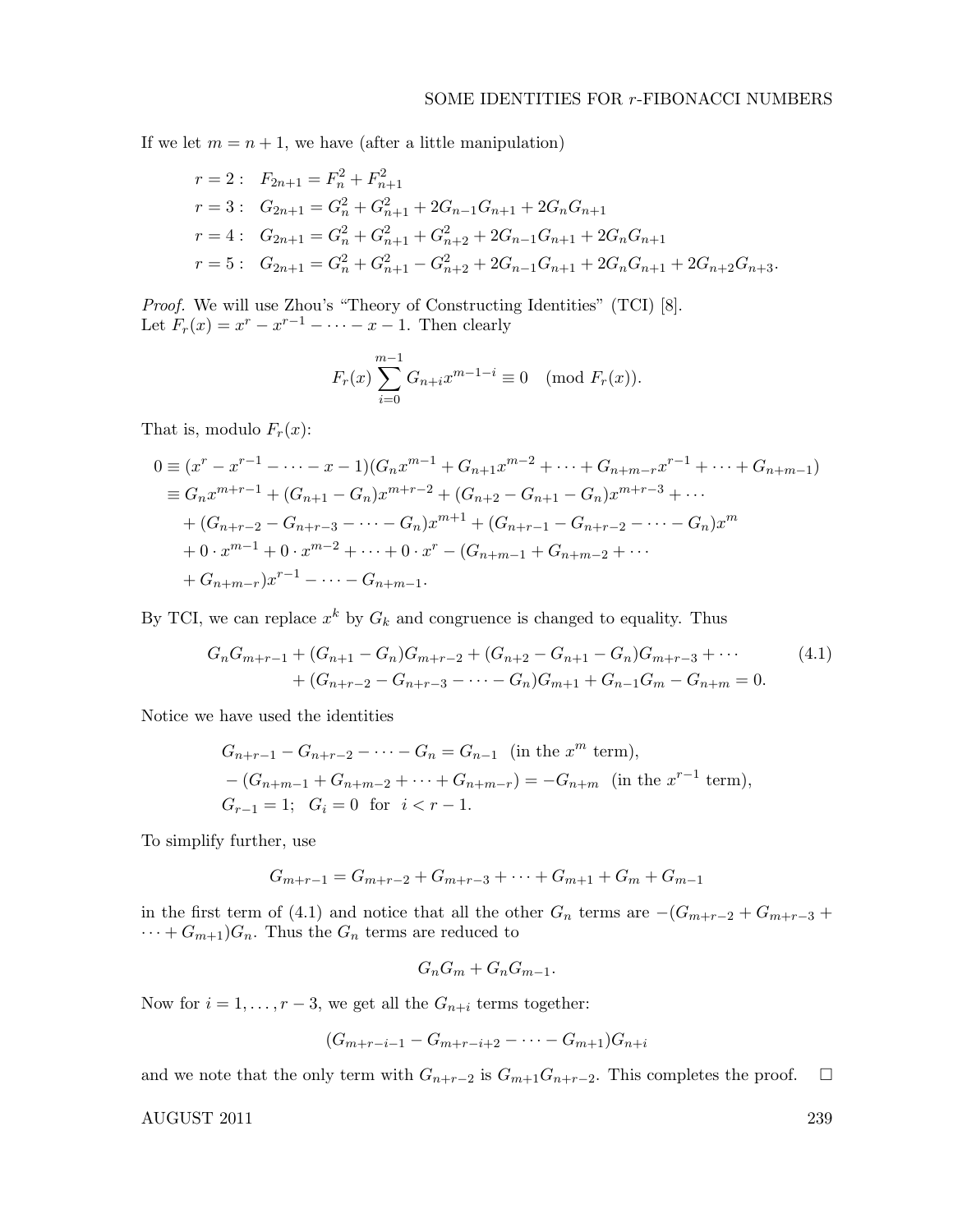#### 5. Miscellaneous Results

(a) "Lucas numbers".

Define  $K_n = 0$  for  $0 \le n \le r - 3$ ,  $K_{r-2} = a$ ,  $K_{r-1} = b$  and  $K_n = \sum_{i=n-r}^{n-1} K_i$  if  $n \ge r$ . Let  $K(x)$  be the generating function  $K(x) = \sum_{i=0}^{\infty} K_i x^i$ . It is easy to see that

$$
K(x) = \frac{ax^{r-2} + (b-a)x^{r-1}}{1 - x - x^2 - \dots - x^r}.
$$

Note that if  $a = 0$  and  $b = 1$ , then  $K_n = G_n$ , and we use the notation  $K(x) = G(x)$ . From the generating functions, it is easy to see that

$$
K_n = aG_{n+1} + (b-a)G_n.
$$

In particular, if  $a = 2$ ,  $b = 1$ , we get the "Lucas" sequence  $\{L_n\}$ :

$$
L(x) = \frac{2x^{r-2} - x^{r-1}}{1 - x - x^2 - \dots - x^r} = \sum_{i=0}^{\infty} L_i x^i
$$

which gives

$$
L_n = 2G_{n+1} - G_n.
$$

Since  $\frac{x}{2-x}L(x) = G(x)$ , we have

$$
G_n = \sum_{i=0}^{n-1} \left(\frac{1}{2}\right)^{n-i} L_i.
$$

(b) Relationship between  $G_n^{(r)}$  and  $G_n^{(r+1)}$ .

For fixed r, write  $G(x) = G_r(x)$  and  $G_n = G_n^{(r)}$ ; likewise  $L(x) = L_r(x)$  and  $L_n = L_n^{(r)}$ . Since

$$
\frac{G_r(x)}{G_{r+1}(x)} = \frac{1}{x} \left[ 1 - \frac{x^{r+1}}{1 - x - x^2 - \dots - x^r} \right],
$$

we have

$$
xG_r(x) = G_{r+1}(x) - x^2 G_r(x) G_{r+1}(x),
$$

which gives

$$
G_{n+1}^{(r+1)} = G_n^{(r)} + \sum_{i=0}^{n-1} G_i^{(r)} G_{n-1-i}^{(r+1)}.
$$

For example, when  $r = 2$ 

$$
G_{n+1}^{(3)} = F_n + \sum_{i=0}^{n-1} F_i G_{n-1-i}^{(3)}.
$$

Similarly we have

$$
L_{r+1}(x) = xL_r(x) + x^2 L_{r+1}(x)G_r(x)
$$

so

$$
L_{n+1}^{(r+1)} = L_n^{(r)} + \sum_{i=0}^{n-1} L_i^{(r+1)} G_{n-1-i}^{(r)}.
$$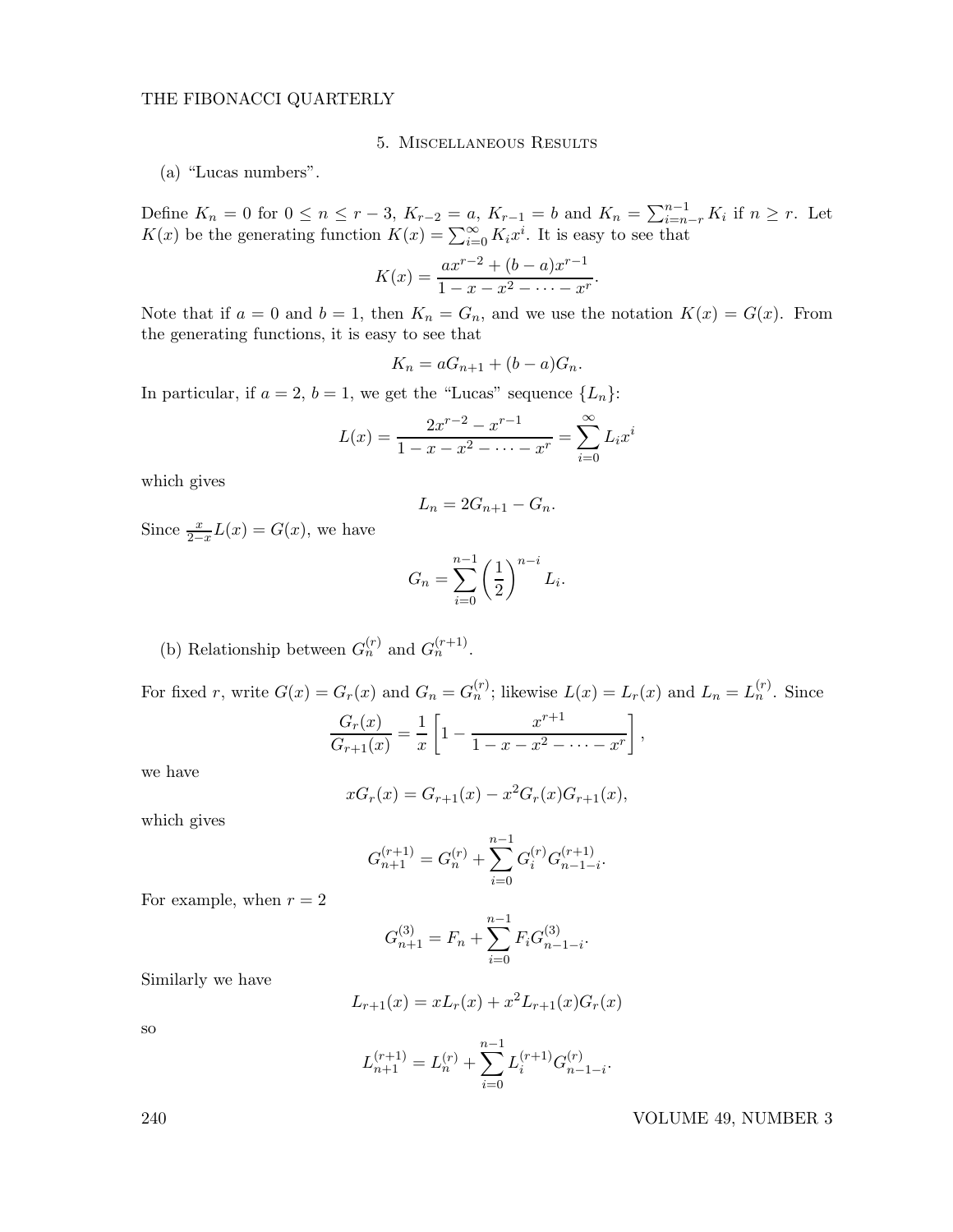The case  $r = 1$  gives the well-known formulas

$$
F_{n+1} = 1 + \sum_{i=0}^{n-1} F_i, \qquad L_{n+1} = 1 + \sum_{i=0}^{n-1} L_i.
$$

## (c) Another example using Zhou's TCI.

If we use Zhou's Theory of Constructing Identities on  $G_n = 2G_{n-1} - G_{n-1-r}$ , we have

$$
(x^{r+1} - 2x^r + 1)(G_n x^{m-1} + G_{n+1} x^{m-2} + \dots + G_{n-m-1}) \equiv 0 \pmod{x^{r+1} - 2x^r + 1}.
$$

Simplifying as we did before, we get

$$
G_{n+m} = G_{n+m-r} + G_n G_{m+r} - \sum_{i=0}^{r-1} G_{n-1-i} G_{m+i},
$$

which could be written

$$
G_{n+m+1} - G_{n+m} = G_n G_{m+r} - \sum_{i=0}^{r-1} G_{n-1-i} G_{m+i},
$$

or

$$
G_{2n} = G_{2n-r} + G_n G_{n+r} - \sum_{i=0}^{r-1} G_{n-1-i} G_{n+i}.
$$

# 6. Table of r-Generalized Fibonacci Numbers

The first few terms of the *r*-generalized Fibonacci sequence for  $2 \le r \le 8$  are given in the following table.

r-generalized Fibonacci Sequences

|  |  |  |  |  |  |  |  | $r \n\backslash n$   0 1 2 3 4 5 6 7 8 9 10 11 12 13 14 15 16 |  |
|--|--|--|--|--|--|--|--|---------------------------------------------------------------|--|
|  |  |  |  |  |  |  |  | $2   0 1 1 2 3 5 8 13 21 34 55 89 144 233 377 610 987$        |  |
|  |  |  |  |  |  |  |  | 3 0 0 1 1 2 4 7 13 24 44 81 149 274 504 927 1705 3136         |  |
|  |  |  |  |  |  |  |  | 4 0 0 0 1 1 2 4 8 15 29 56 108 208 401 773 1490 2872          |  |
|  |  |  |  |  |  |  |  | 5 0 0 0 0 1 1 2 4 8 16 31 61 120 236 464 912 1793             |  |
|  |  |  |  |  |  |  |  | 6 0 0 0 0 0 1 1 2 4 8 16 32 63 125 248 492 976                |  |
|  |  |  |  |  |  |  |  | 7 0 0 0 0 0 0 1 1 2 4 8 16 32 64 127 253 504                  |  |
|  |  |  |  |  |  |  |  | 8 0 0 0 0 0 0 0 1 1 2 4 8 16 32 64 128 255                    |  |

The r-generalized Fibonacci sequences for  $r = 2, 3, 4, 5, 6, 7, 8$  can be found in Sloane [7] as sequences A000045, A000073, A000078, A001591, A001592, A122189, and A079262, respectively.